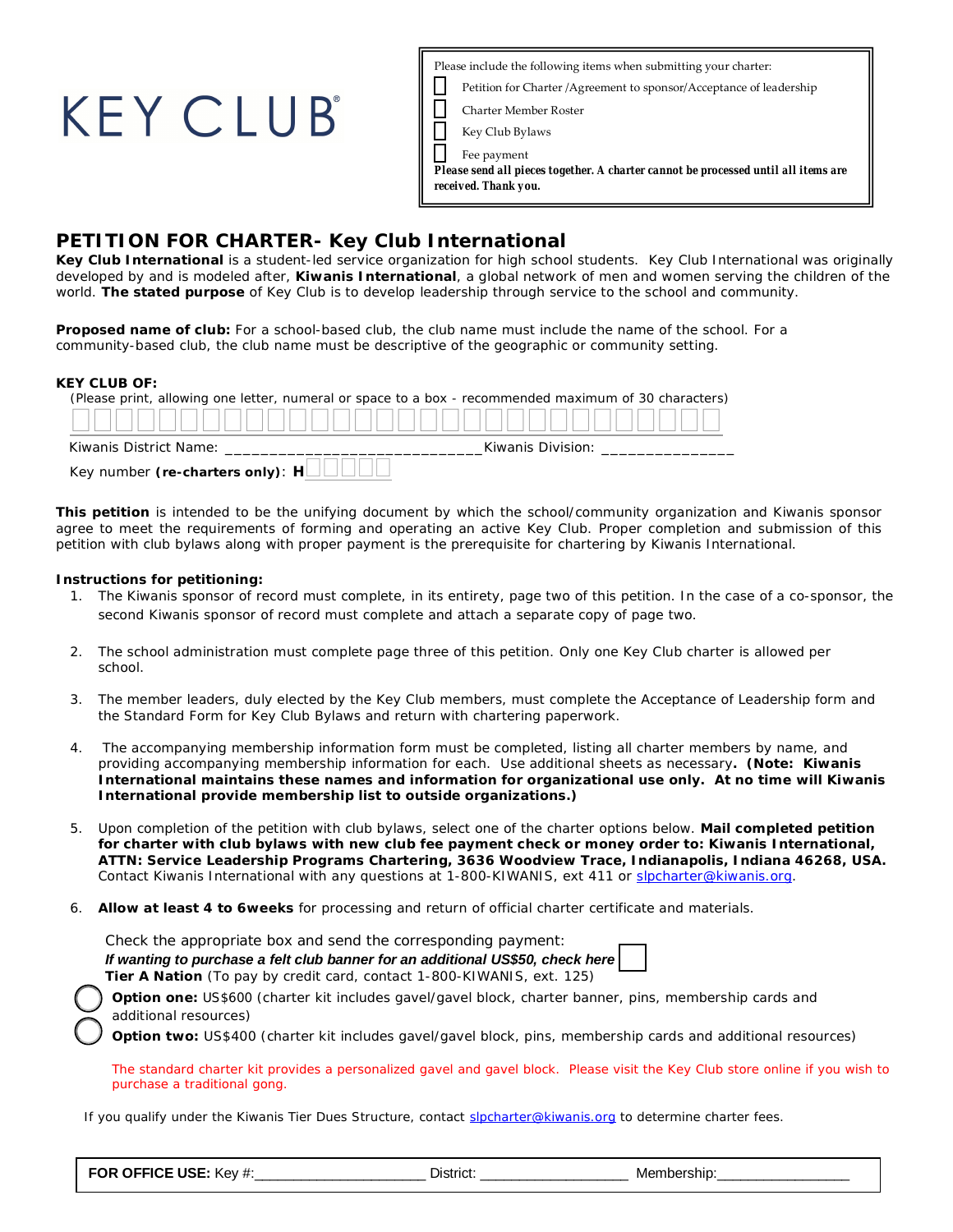**AGREEMENT TO SPONSOR A KEY CLUB:** A sponsoring organization is not required, but is highly encouraged. If there is no sponsoring organization, then the school or host site agrees to accept this additional role.

| Kiwanis Club of  | Kev number         |
|------------------|--------------------|
| Kiwanis district | Kiwanis division # |

Notified Kiwanis International to assist locating a sponsoring Kiwanis club but no Kiwanis club is available for sponsorship.

Please include reason(s) for not locating a Kiwanis sponsor:

**This Kiwanis club hereby petitions that Kiwanis International issue a new club charter for a Key Club at the school/site specified on page three of this petition. The Kiwanis club agrees to annually support the following Requirements of Sponsorship for the Key Club:** 

 $\overline{\phantom{a}}$  , and the contribution of the contribution of the contribution of the contribution of the contribution of the contribution of the contribution of the contribution of the contribution of the contribution of the

- 1. Appoint a Kiwanis advisor to the club and ensure he/she receives adequate orientation.
- 2. Ensure the advisor attends every meeting or event.
- 3. Maintain an expense line item in the Kiwanis club's service account to support the activities of the Key club.
- 4. Meet with the school principal or organization manager before the beginning of the school year.
- 5. Ensure all dues and fees are paid.
- 6. Ensure club officers receive proper training following election.
- 7. Hold a planning session involving the leadership of the Kiwanis club and the Key club officers.
- 8. Host or participate in joint activities involving the membership of the Key Club and the Kiwanis club.
- 9. Invite Key Club members to attend sponsoring Kiwanis club meetings.
- 10. Ensure Builders Club members are provided training opportunities beyond the club level.

In addition, the Kiwanis club agrees to appoint an active committee of members to support the Key Club and designate one member as the Kiwanis advisor to the Key Club (print below):

#### **The sponsoring organization advisor(s) must have a clear criminal history background check by any provider. The signatures of the sponsoring organization president and secretary below signify that this requirement has been met**.

| Advisor                       |           | Member # (if a Kiwanian) |  |
|-------------------------------|-----------|--------------------------|--|
| Mailing Address (No PO Boxes) |           |                          |  |
| E-mail Address                | Telephone | Fax                      |  |

The ten requirements of sponsorship should be read to the membership of the Kiwanis club at a regular meeting. The signatures affixed below indicate the acceptance of responsibilities of sponsorship by the Kiwanis sponsor of record, and further indicate the commitment of the Kiwanis sponsor to provide continuing support for the Key Club, its members and the school. It also is understood that if the school/site shall request, in writing, that the charter be relinquished, Kiwanis International has the right to cancel or revoke the charter. In such instance, the Kiwanis club shall forfeit any rights or claim to the Key Club charter or the school/site. **The charter certificate and club materials will be mailed to the Kiwanis club advisor at the address shown above.**

In the event the leadership of two Kiwanis clubs intends to co-sponsor the new Key Club, a copy of this form must be completed and signed by each Kiwanis club. Both forms should be submitted at the time of chartering.

#### **Signatures of Kiwanis club officers:**

| Kiwanis Club President |                                                                                                                                                                                                                               | Kiwanis Club Secretary                |  |  |
|------------------------|-------------------------------------------------------------------------------------------------------------------------------------------------------------------------------------------------------------------------------|---------------------------------------|--|--|
|                        |                                                                                                                                                                                                                               | Print name                            |  |  |
|                        | Date and the same state of the state of the state of the state of the state of the state of the state of the state of the state of the state of the state of the state of the state of the state of the state of the state of |                                       |  |  |
| Page $ 2$              |                                                                                                                                                                                                                               | Key Club Petition to Charter 10/01/15 |  |  |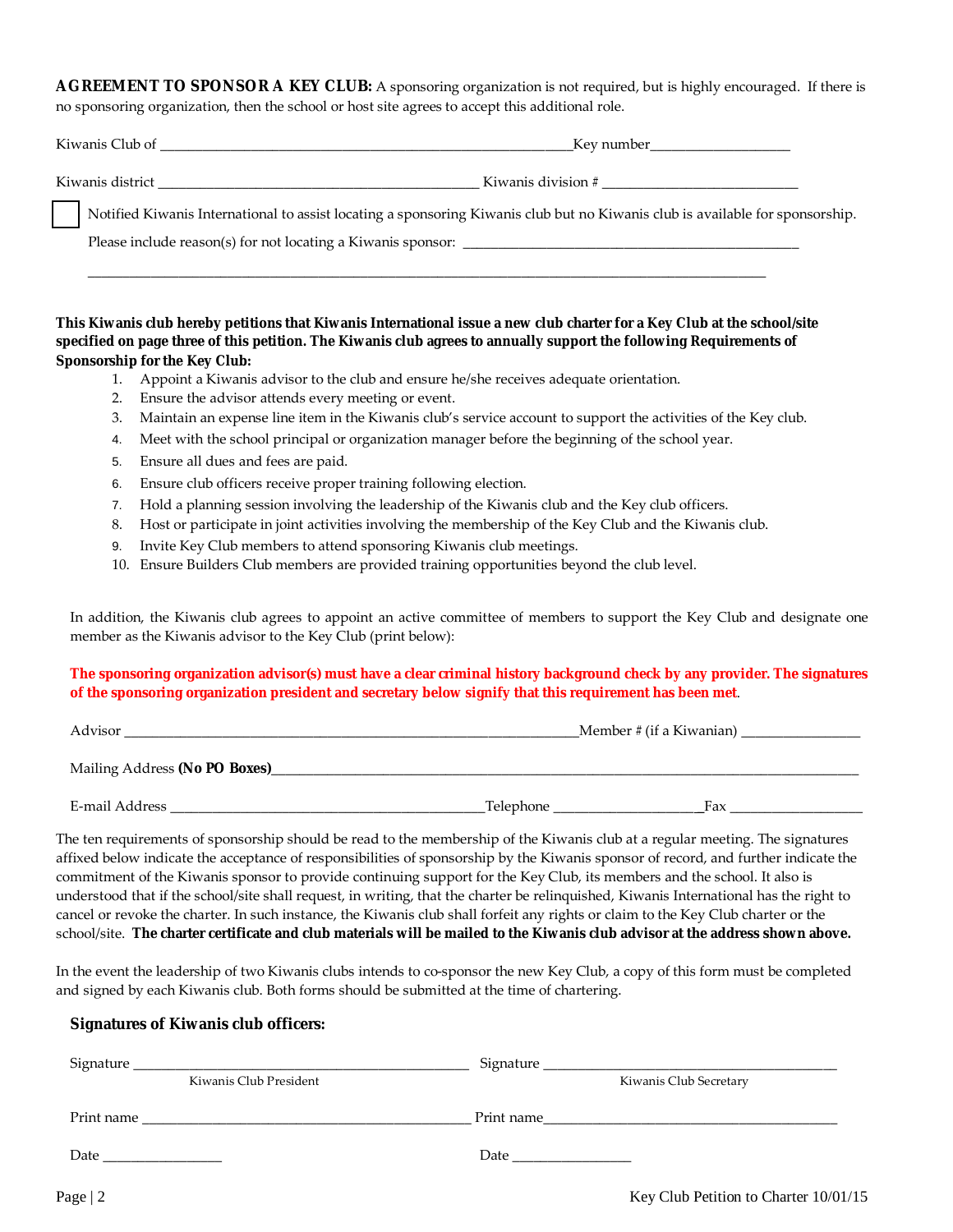#### **AGREEMENT TO SPONSOR A KEY CLUB**

By the school (or community-based organization\*)

|    | $\text{Fax}$                                                                                                                                                                                                                                                                                    |
|----|-------------------------------------------------------------------------------------------------------------------------------------------------------------------------------------------------------------------------------------------------------------------------------------------------|
|    | If school, type of school: Private (D) Public If US school, NCES school ID:<br>(NCES School IDs can be found at: http://nces.ed.gov/globallocator/)                                                                                                                                             |
|    | If community based, what type of community organization is co-sponsoring:                                                                                                                                                                                                                       |
|    | <b>School information:</b>                                                                                                                                                                                                                                                                      |
|    |                                                                                                                                                                                                                                                                                                 |
|    | This school/organization hereby petitions that Kiwanis International issue a new club charter for a Key Club to be sponsored<br>by the sponsoring organization of record shown herein. The school/organization agrees to provide the following terms of<br>sponsorship to support the Key Club: |
| 1. | Provide a faculty advisor (print below), designated by the school administration, to advise and counsel the Key Club, attend<br>all meetings of the club, and ensure the club abides by the regulations of the school and all other local, state/provincial, and/or<br>federal laws:            |
|    |                                                                                                                                                                                                                                                                                                 |
|    |                                                                                                                                                                                                                                                                                                 |
| 2. | Ensure the Key Club conducts service-related projects and activities within the school and community.                                                                                                                                                                                           |
|    | *Community-based Club                                                                                                                                                                                                                                                                           |
|    | In the event a school will not allow the organization of a Key Club, a community-based organization with facilities for meeting and<br>appropriate staff for club advisement may be substituted in place of the school. Such a Key Club must bear a name that represents the                    |
|    | community in which it exists. A staff member or parent must be substituted for and act as the faculty advisor to the club. For a                                                                                                                                                                |

The signatures affixed below indicate the acceptance of responsibilities set forth in the terms of sponsorship (shown above) by the school administration, and further indicate the commitment of the school/organization to provide continuing support for the Key Club and its members. It also is understood that, at such time the school/organization shall request, in writing, that the charter be relinquished, Kiwanis International has the right to cancel or revoke the charter. In the case that the Kiwanis sponsor shall no longer be able or willing to act as sponsor of record, Kiwanis International may choose to seek new Kiwanis sponsorship for the Key Club.

| Signature<br>Principal/Organization Administrator    | Faculty Advisor                                           |
|------------------------------------------------------|-----------------------------------------------------------|
| Print name                                           | Print name                                                |
| <u> 1980 - Jan Barnett, fransk politik (d. 1980)</u> | <u> 1980 - John Stone, Amerikaansk politiker (* 1900)</u> |
| Date                                                 | Date                                                      |
|                                                      |                                                           |

*Note: Charter Member Roster is a separate Excel/PDF document.*

community-based club, this page of the petition should be completed on behalf of the organization.

Signatures of school officials: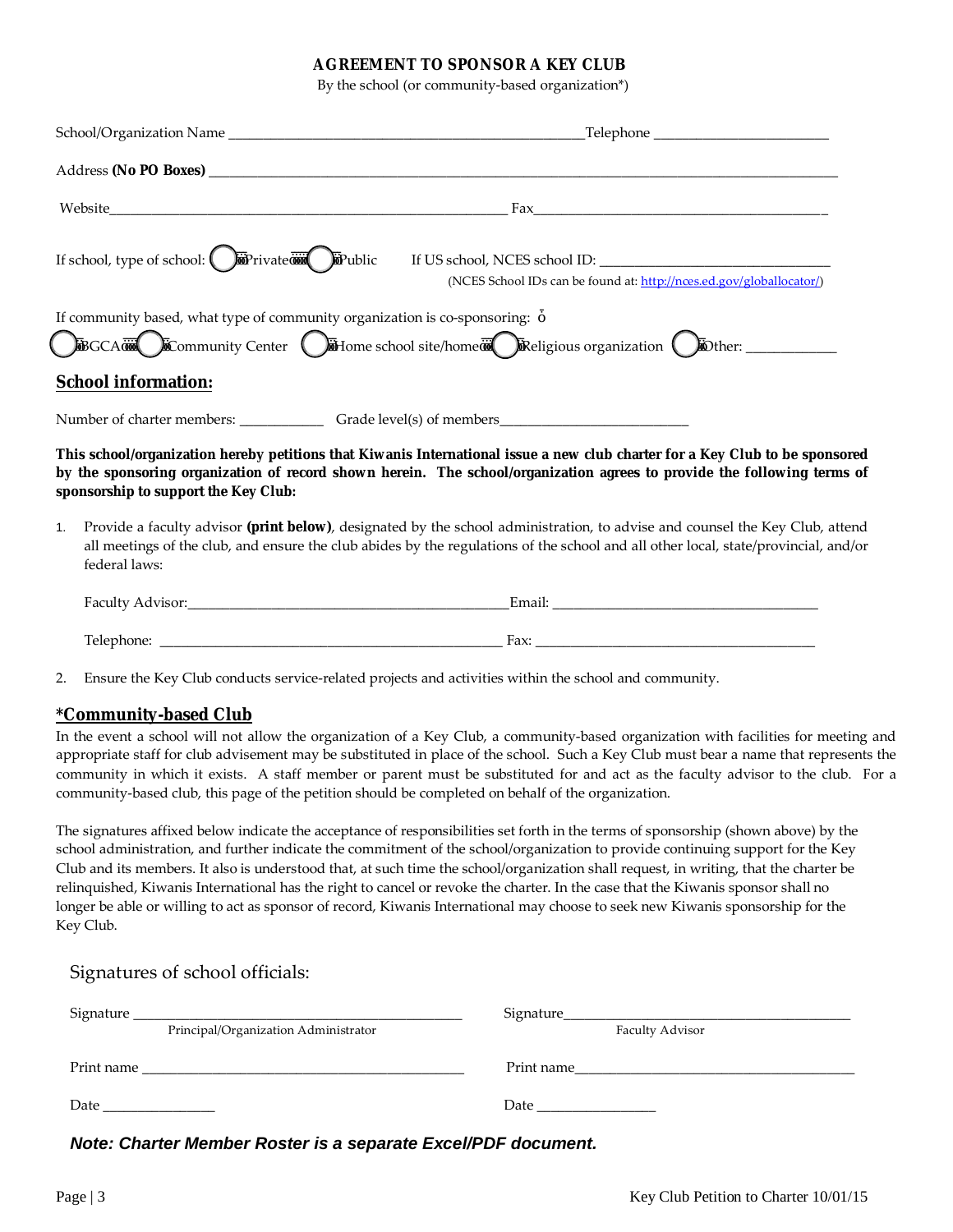## **ACCEPTANCE OF LEADERSHIP: By the Key Club Officers**

We, the elected officers of the Key Club, agree to accept and uphold the following items as leaders of Key Club.

#### **Motto:**

*Caring–Our Way of Life* 

#### **Pledge:**

*I pledge, on my honor, to uphold the Objects of Key Club International; to build my home, school and community; to serve my nation and God; and combat all forces which tend to undermine these institutions.* 

#### **Core Values:**

*The core values of Key Club International are leadership, character building, caring and inclusiveness.* 

#### **Objects:**

*To develop* initiative and leadership.

*To provide* experience in living and working together.

*To serve* the school and community.

*To cooperate* with the school principal.

*To prepare* for useful citizenship.

*To accept* and promote the following ideals:

- To give primacy to the human and spiritual, rather than to the material values of life.
- To encourage the daily living of the Golden Rule in all human relationships.
- To promote the adoption and application of higher standards in scholarship, sportsmanship and social contacts.
- To develop, by precept and example, a more intelligent, aggressive and serviceable citizenship.
- To provide a practical means to form enduring friendships, to render unselfish service and to build better communities.
- To cooperate in creating and maintaining that sound public opinion and high idealism which makes possible the increase of righteousness, justice, patriotism and good will.

We also certify the club membership has adopted the Standard Form for Club Bylaws and that we will, to the best of our abilities, operate this club within the guidelines established within these bylaws. We agree to abide by school regulations and local, state/provincial, and federal laws. We commit ourselves to the creation of service and leadership opportunities within this school and community.

### **Signatures of Key Club officers:**

| <b>Officer</b>     | Print name | <b>Signature</b> |
|--------------------|------------|------------------|
| President          |            |                  |
|                    |            |                  |
| Vice-<br>President |            |                  |
| Secretary          |            |                  |
| Treasurer          |            |                  |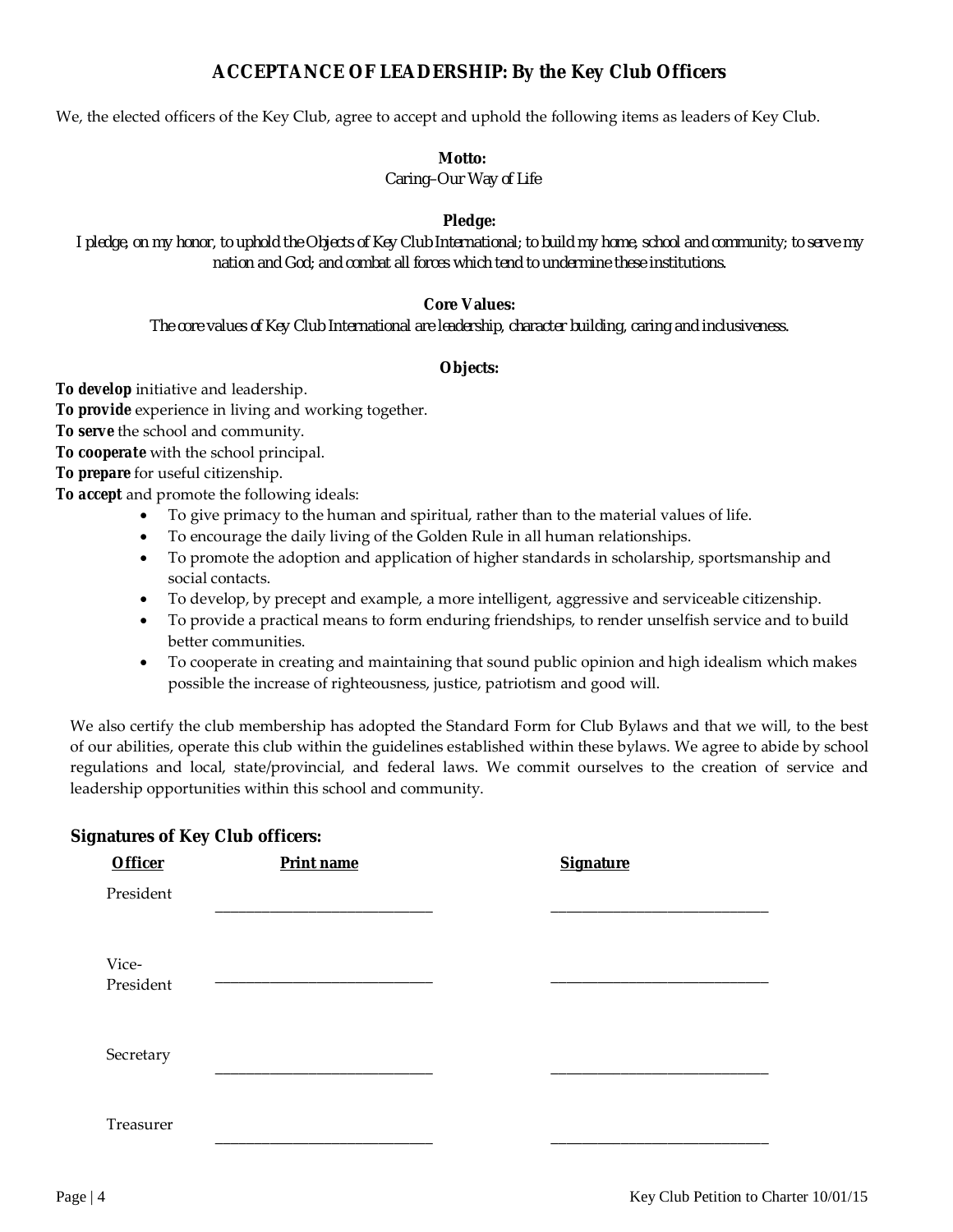# **STANDARD FORM FOR KEY CLUB BYLAWS**

# **ARTICLE I: Name Section 1.** The name of this organization shall be the Key Club of \_\_\_\_\_\_\_\_\_\_\_\_\_ (Same name as school/community-based organization) **ARTICLE II: Organization** (Please complete Article II if you have a Kiwanis sponsor) **Section 1.** Its form of organization, its ideals and its purpose shall be similar to those of the Kiwanis Club of \_\_\_\_\_\_\_\_\_\_\_\_\_\_\_\_\_\_\_\_\_\_\_\_\_\_\_\_\_\_\_\_\_\_\_\_\_\_\_\_\_\_\_\_\_\_\_\_\_\_. (Kiwanis Club sponsor) **Section 2.** It shall be sponsored by, but not a part of, Kiwanis club of \_\_\_\_\_\_\_\_\_\_\_\_\_\_\_\_\_\_\_\_\_\_\_\_\_. The Kiwanis club assumes all chartering costs. **ARTICLE III: Objects and activities Section 1.** The objects of the Key Club shall be:  $\blacksquare$  To develop initiative and leadership. To provide experience in living and working together.  $\blacksquare$  To serve the school and community. To cooperate with the school principal.  $\blacksquare$  To prepare for useful citizenship. ■ To accept and promote the following ideals: To give primacy to the human and spiritual, rather than to the material values of life. To encourage the daily living of the Golden Rule in all human relationships. To promote the adoption and application of higher standards in scholarship, sportsmanship and social contacts. To develop, by precept and example, a more intelligent, aggressive and serviceable citizenship. To provide a practical means to form enduring friendships, to render unselfish service and to build better communities. To cooperate in creating and maintaining that sound public opinion and high idealism which make possible the increase of righteousness, justice, patriotism and good will. Section 2. The activities of the Key Club shall be in accord with its Objects. They should include those suggested by Key Club International, plus such additional activities as might be adopted by the Key Club and approved by the school principal. **ARTICLE IV: Motto Section 1.** The motto of the Key Club shall be "Caring-Our Way of Life." **ARTICLE V: Membership**  Section 1. Membership shall be limited to the high school students as apportioned from the senior, junior, sophomore and freshmen classes (or the five upper classes in Canada where high school is of a five-year duration) by the Board of Directors, who possess the qualifications prescribed by Article 6, Section 1 of the Constitution of Key Club International. **ARTICLE VI: Officers**  Section 1. Officers shall be president, vice president, secretary, treasurer and editor. They shall serve for one (1) year or until their successors are elected and qualify. Section 2. Each officer shall be a member in good standing. No other restrictions or limitations shall be placed on these officers. Section 3. There shall be a Board of Directors, composed of the above officers and one director to be elected from each class.

- Section 4. The duties of the officers shall be such as are usually performed by similar office holders, and as outlined by the Key Club International document "Duties of Club Officers."
- Section 5. The Board of Directors shall approve the budget, approve all bills, take counsel with committees, discipline members, review and report to Kiwanis the performance of the club officers and perform such other duties as shall be referred to it by the club, in compliance with these Bylaws and the requirements of Key Club International.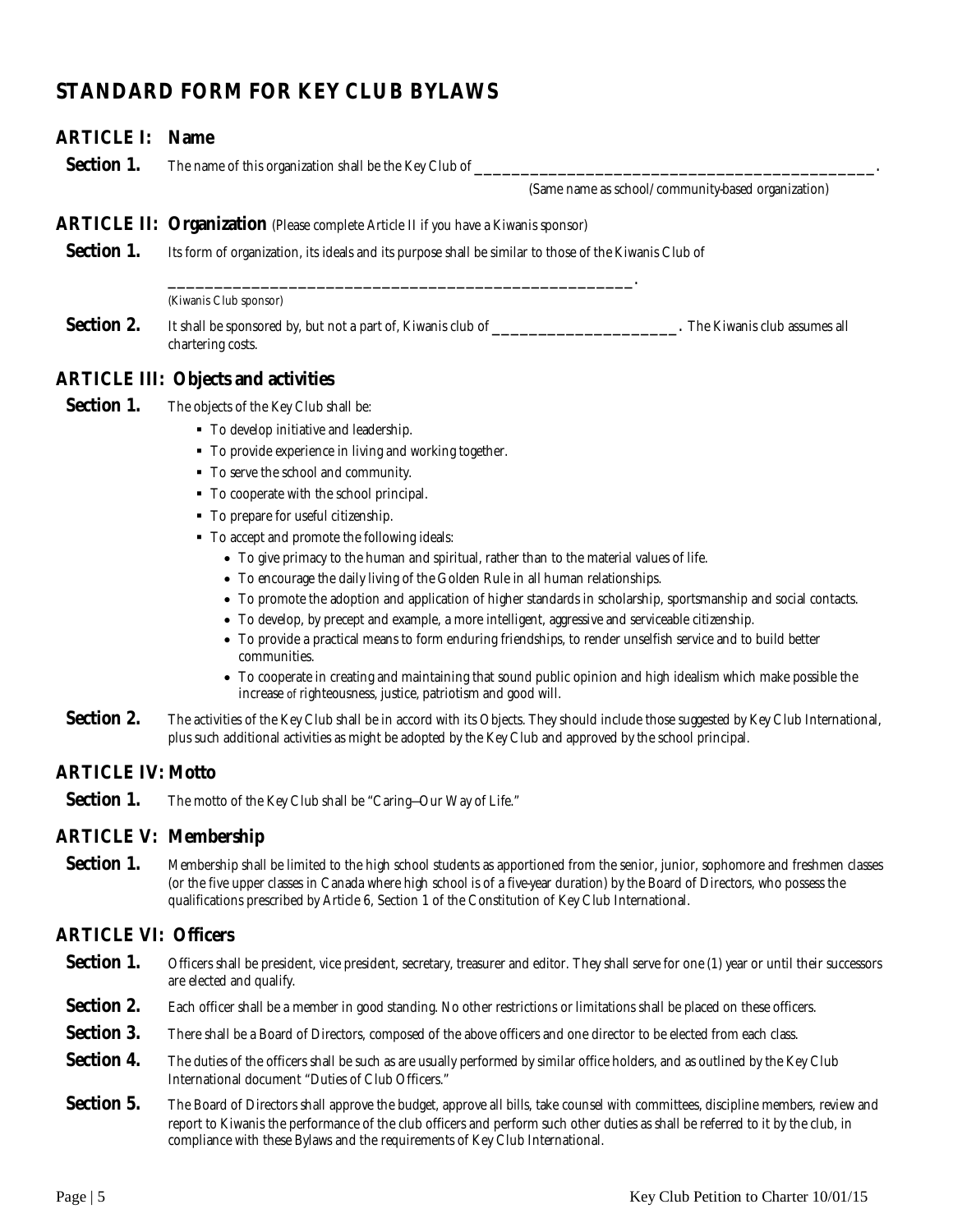- Section 6. All action by the club and the Board of Directors shall be subject to the approval of the principal and the sponsoring Kiwanis club. The Board of Directors shall meet at least once monthly at a time and place selected by the Board.
- **Section 7.** Any general member may recommend the removal of a club officer to the Board of Directors. The Board of Directors shall hold a meeting at which the officer in question shall be heard. If approved, the recommendation shall be presented to the club and voted on by 2/3 vote of the quorum. In the event any officer should be removed from office, the officer shall be notified in writing by the secretary.
- **Section 8.** The faculty and Kiwanis advisors shall serve as ex-officio members of the club Board of Directors, retaining all rights of that membership without the right to vote.

#### **ARTICLE VII: Election of officers**

- Section 1. Election of new officers (president, vice president, secretary, treasurer, and editor) should be held at a meeting in February and they should take office in May.
- Section 2. Election of directors (one from each class) shall be held at the first meeting following the opening of school in the fall.
- **Section 3.** All officers and directors who are members in good standing shall be eligible for re-election.

### **ARTICLE VIII: Meetings**

**Section 1.** The club shall hold regular weekly meetings at such time and place as shall be determined by the club with the approval of the principal.

## **ARTICLE IX: Committees**

- **Section 1.** There should be at least the following standing committees:
	- a) Kiwanis Family Relations Committee
	- b) Program Committee
	- c) Project Committee
	- d) Public Relations Committee
	- e) Social Committee
	- f) Membership Development Committee
	- g) Major Emphasis Committee
- **Section 2.** The duties of the standing committees shall be as follows:

a) The Kiwanis Family Relations Committee shall work with the Program and Project Committees in preparing inter-club activities with Kiwanis and Key Club (if one exists in the area) and shall see that the membership of the Key Club and its sponsoring Kiwanis Club are cognizant of all areas of each organization thereof.

b) The Program Committee shall plan and present programs at all regular meetings, club inductions and inter-clubs with Key Clubs and other service groups in the school and community, unless otherwise directed by the president. The committee shall arrange for a suitable place for club luncheons and see that the space occupied is made orderly after each meeting.

c) The Project Committee shall formulate worthwhile activities, and upon approval by the principal, shall recommend them to the club. The projects adopted by the club shall be initiated and completed under the direction of the Project Committee with the aid of the club membership.

d) The Public Relations Committee shall be responsible for informing the public of the Key Club's activities and goals through the use of articles, photographs, the local newspaper, and talks with school officials, radio and television.

e) The Social Committee shall plan the social activities of the club, such as banquets honoring the fathers and mothers of the members, dances, etc., and entertainment for club meetings.

f) The Membership Development Committee shall devise effective plans to obtain new members on a regular basis to provide the necessary manpower for an effective program of service.

g) The Major Emphasis Committee shall plan projects and activities promoting and supporting the Key Club International Theme and Major Emphasis programs during their administrative years.